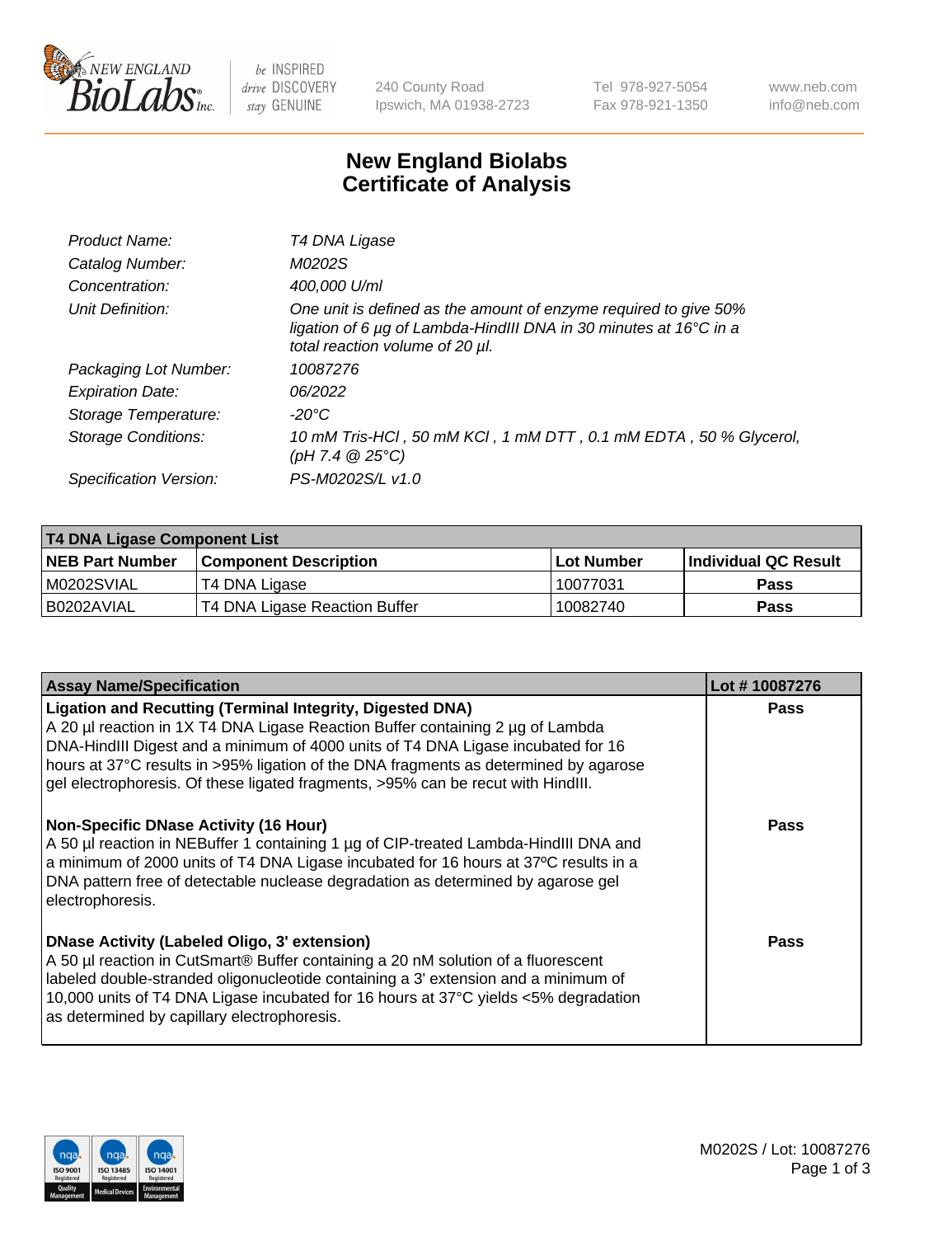

be INSPIRED drive DISCOVERY stay GENUINE

240 County Road Ipswich, MA 01938-2723 Tel 978-927-5054 Fax 978-921-1350

www.neb.com info@neb.com

| <b>Assay Name/Specification</b>                                                                                                                                                                                                                                                                                                                                                                             | Lot #10087276 |
|-------------------------------------------------------------------------------------------------------------------------------------------------------------------------------------------------------------------------------------------------------------------------------------------------------------------------------------------------------------------------------------------------------------|---------------|
| <b>DNase Activity (Labeled Oligo, 5' extension)</b><br>A 50 µl reaction in CutSmart® Buffer containing a 20 nM solution of a fluorescent<br>labeled double-stranded oligonucleotide containing a 5' extension and a minimum of<br>10,000 units of T4 DNA Ligase incubated for 16 hours at 37°C yields <5% degradation<br>as determined by capillary electrophoresis.                                        | <b>Pass</b>   |
| Double Stranded DNase Activity (Labeled Oligo)<br>A 50 µl reaction in CutSmart® Buffer containing a 20 nM solution of a fluorescent<br>labeled double-stranded oligonucleotide containing a blunt end and a minimum of<br>10,000 units of T4 DNA Ligase incubated for 16 hours at 37°C yields <5% degradation<br>as determined by capillary electrophoresis.                                                | <b>Pass</b>   |
| <b>Endonuclease Activity (Nicking)</b><br>A 50 µl reaction in NEBuffer 1 containing 1 µg of supercoiled PhiX174 DNA and a<br>minimum of 2000 units of T4 DNA Ligase incubated for 4 hours at 37°C results in <10%<br>conversion to the nicked form as determined by agarose gel electrophoresis.                                                                                                            | <b>Pass</b>   |
| <b>Exonuclease Activity (Radioactivity Release)</b><br>A 50 µl reaction in NEBuffer 1 containing 1 µg of a mixture of single and<br>double-stranded [3H] E. coli DNA and a minimum of 2000 units of T4 DNA Ligase<br>incubated for 4 hours at 37°C releases <0.1% of the total radioactivity.                                                                                                               | <b>Pass</b>   |
| <b>Protein Concentration (A280)</b><br>The concentration of T4 DNA Ligase is 0.4 mg/ml +/- 10% as determined by UV<br>absorption at 280 nm. Protein concentration is determined by the Pace method using<br>the extinction coefficient of 57,675 and molecular weight of 55,292 daltons for T4<br>DNA Ligase (Pace, C.N. et al. (1995) Protein Sci., 4, 2411-2423).                                         | <b>Pass</b>   |
| <b>Protein Purity Assay (SDS-PAGE)</b><br>T4 DNA Ligase is ≥ 95% pure as determined by SDS-PAGE analysis using Coomassie Blue<br>detection.                                                                                                                                                                                                                                                                 | <b>Pass</b>   |
| qPCR DNA Contamination (E. coli Genomic)<br>A minimum of 2000 units of T4 DNA Ligase is screened for the presence of E. coli<br>genomic DNA using SYBR® Green qPCR with primers specific for the E. coli 16S rRNA<br>locus. Results are quantified using a standard curve generated from purified E. coli<br>genomic DNA. The measured level of E. coli genomic DNA contamination is ≤ 1 E. coli<br>genome. | Pass          |
| <b>RNase Activity (Extended Digestion)</b><br>A 10 µl reaction in NEBuffer 4 containing 40 ng of a 300 base single-stranded RNA<br>and a minimum of 1 µl of T4 DNA Ligase is incubated at 37°C. After incubation for 16<br>hours, >90% of the substrate RNA remains intact as determined by gel electrophoresis                                                                                             | <b>Pass</b>   |